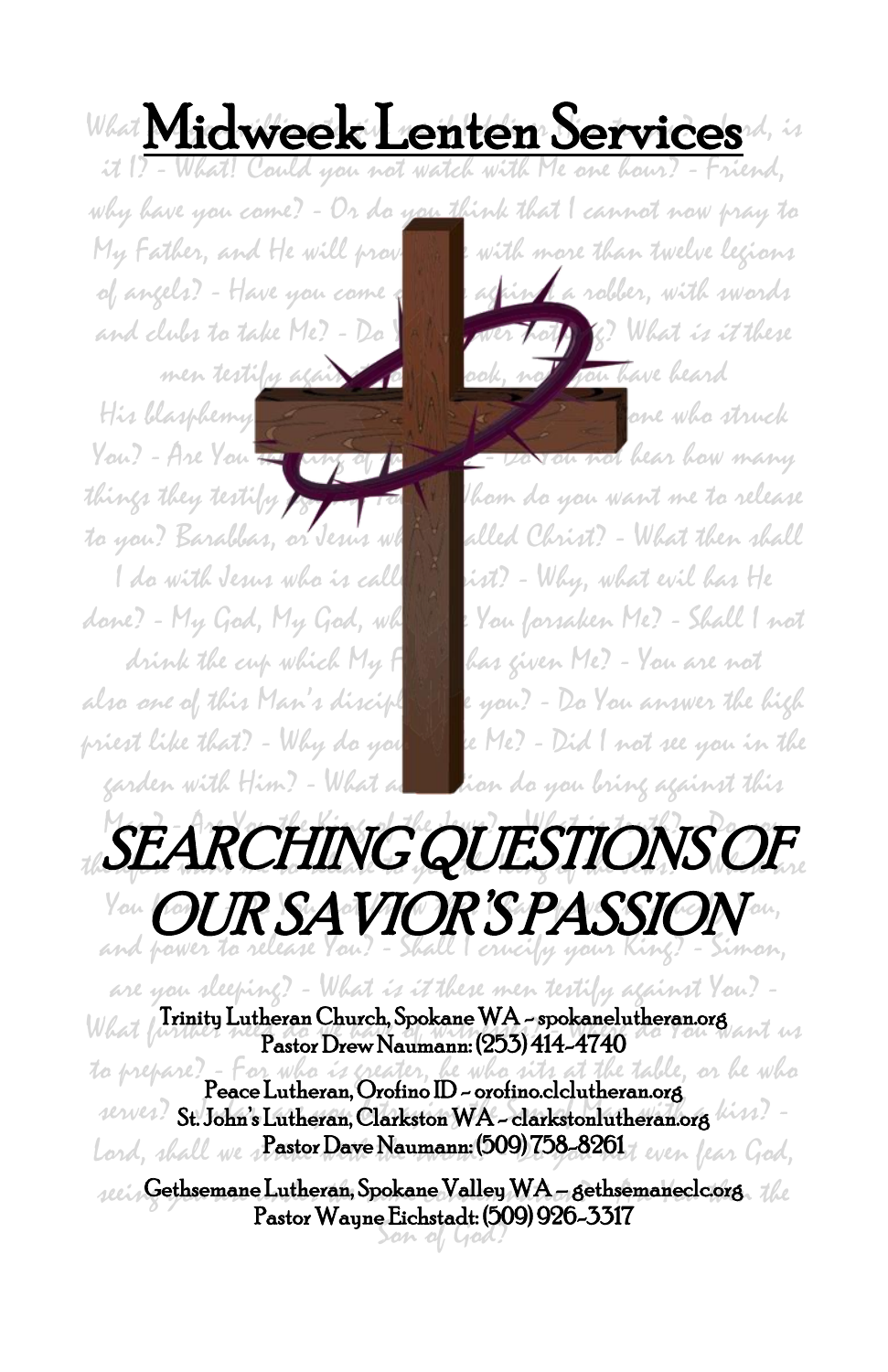# **2021 Midweek Lenten Worship**



*All congregations listed on the cover are members of the Church of the Lutheran Confession (CLC). For more info, visit www.clclutheran.org.*

# **Order of Service**

#### **Opening Prayer**

#### **Opening Hymn**

**C** 

#### **Invocation**

 $[P]$  In the Name of the Father and of the Son and of the Holy Spirit.



#### **Confession and Absolution** *TLH pg 41*

- $\left| \mathbf{P} \right|$  God is light and in Him is no darkness at all.
- C **If we walk in the light as He is in the light, we have fellowship with one another, and the blood of Jesus Christ, His Son, cleanses us from all sin.**
- $\left| \mathbf{P} \right|$  If we say we have no sin we deceive ourselves, and the truth is not in us.
- C **If we confess our sins, He is faithful and just to forgive us our sins and to cleanse us from all unrighteousness.**
- $\boxed{\mathbf{P}}$  Let us pray:
- C **Almighty God, merciful Father, we are sinful by nature, and have sinned against You in our thoughts, words, and actions. But we are sorry for our transgressions and pray You, of Your bountiful mercy, to be gracious and merciful unto us. Forgive us for Jesus' sake, renew us by Your Spirit, and lead us in the way everlasting.**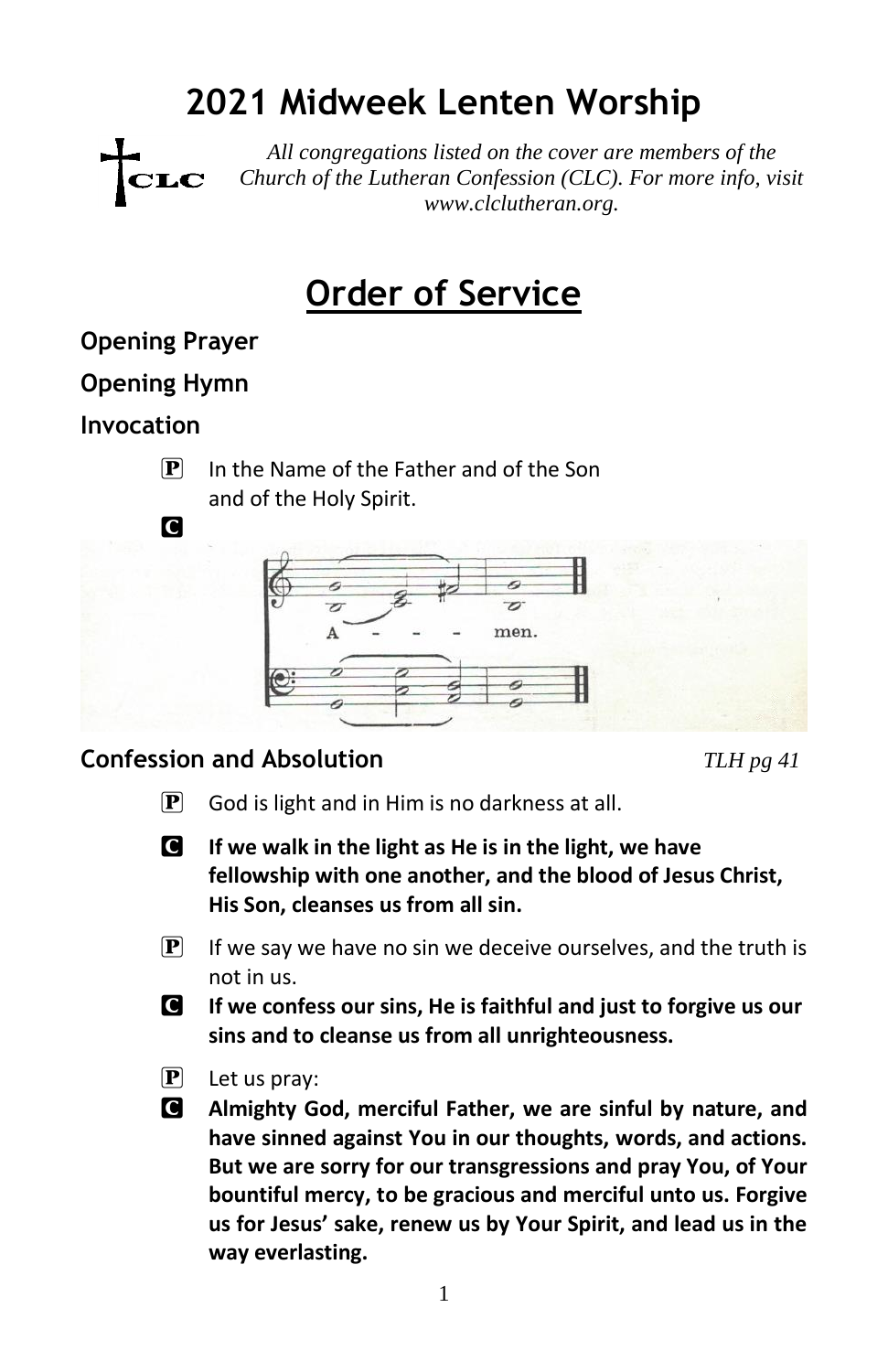$\mathbf{P}$  Jesus Christ is the atoning sacrifice for our sins, and not for ours only, but also for the sins of the whole world. We are forgiven. With boldness and confidence, we may approach the throne to find grace to help in time of need. Let us do so now in the words of Psalm 51.

#### **Antiphonal Psalm 51**: *Sung in unison WS pg 28*

LENT . PSALM 51:1-3; 7-9

## HAVE MERCY UPON ME, O GOD



Have mercy upon me, O God,\* According to Your loving kindness;

According to the multitude of Your tender mercies,\* Blot out my transgressions.

Wash me thoroughly from my iniquity,\* And cleanse me from my sin.

For I acknowledge my transgressions,\* And my sin is ever before me.

Antiphon

Purge me with hyssop, and I shall be clean;\* Wash me, and I shall be whiter than snow.

Make me to hear joy and gladness,\*

That the bones which You have broken may rejoice.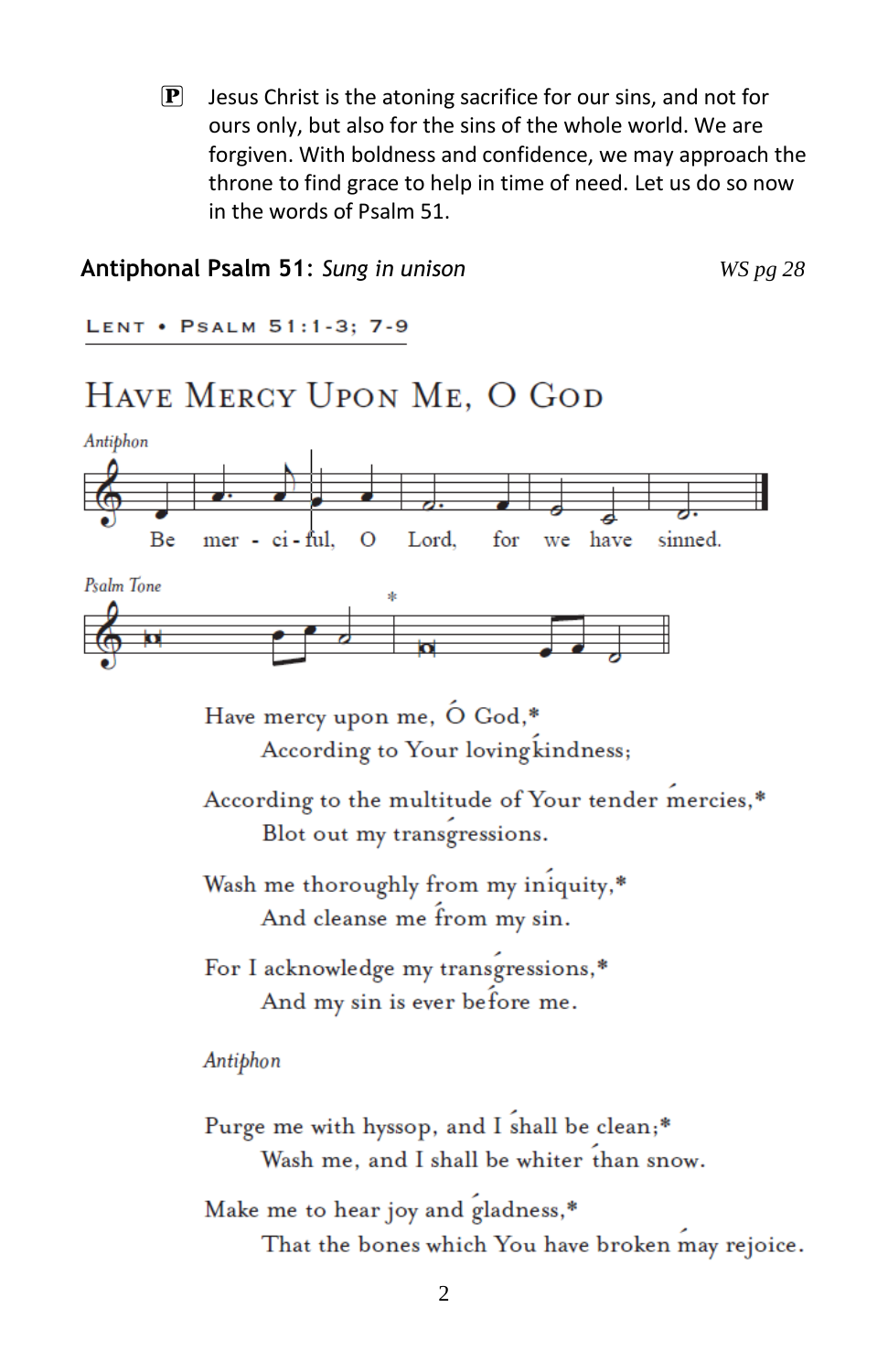Hide Your face from my sins,\* And blot out all my iniquities.

Glory be to the Father and to the Son\* and to the Holy Spirit, as it was in the beginning,\* is now, and will be forever. Amen.

Antiphon

Patricia Craig ©1975 GIA Publications, Inc All rights reserved. Reprinted under OneLicense.net A-726341

**Passion History Reading**



**Cong. Response** *TLH 144 Jesus Grant that Balm and Healing (vv. 1, 4)*

**Jesus grant that balm and healing In Thy holy wounds I find, Ev'ry hour that I am feeling Pains of body and of mind. Should some evil tho't within Tempt my treach'rous heart to sin, Show the peril, and from sinning Keep me ere it's first beginning.**

**Ev'ry wound that pains or grieves me, By Thy stripes, Lord, is made whole; When I'm faint, Thy cross revives me, Granting new life to my soul. Yea, Thy comfort renders sweet Ev'ry bitter cup I meet; For Thy all-atoning Passion Has procured my full salvation**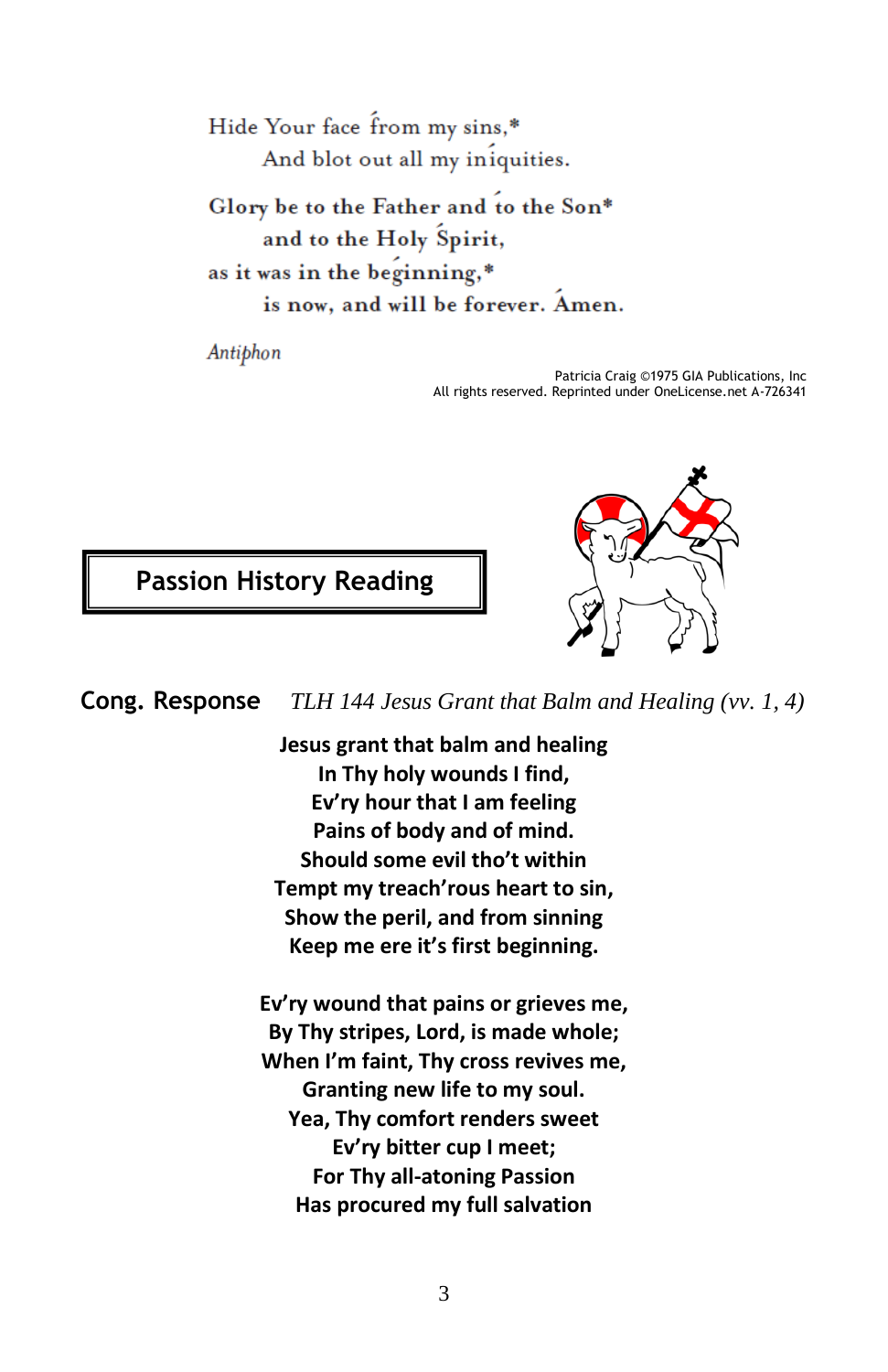

# **Passion History Reading (cont.)**

## **Confession of Faith**

*(adapted from Luther's Large Catechism – 2 nd Article of the Apostle's Creed)*

- $\mathbf{P}$  If now you are asked, "what do you believe in the Second Article of Jesus Christ?", answer in this way:
- C **I believe that Jesus Christ, true Son of God, has become my Lord.**
- $\mathbf{P}$  But what is it to become "Lord"?
- C **It is this, that He has redeemed me from sin, from the devil, from death, and all evil.**

**Let this, then, be the sum of this article: that the little word "Lord" means simply the same as "Redeemer".** 

**It means the One who has brought us from Satan to God, from death to life, from sin to righteousness, and who preserves us in the same.** 

- **But the points which follow express this redemption, how He might win us and bring us under His dominion. Namely, that He became man, was conceived and born without sin, of the Holy Ghost and of the Virgin Mary, that He might overcome sin. He suffered, died, and was buried, that He might make satisfaction for me and pay what I owe, not with silver nor gold, but with His own precious blood. And all this He did in order to become my Lord.**
- **Yes, the entire Gospel which we preach is based on this, that we properly understand this article as that upon which our salvation and all our happiness rests.**

**Hymn**

#### **Sermon**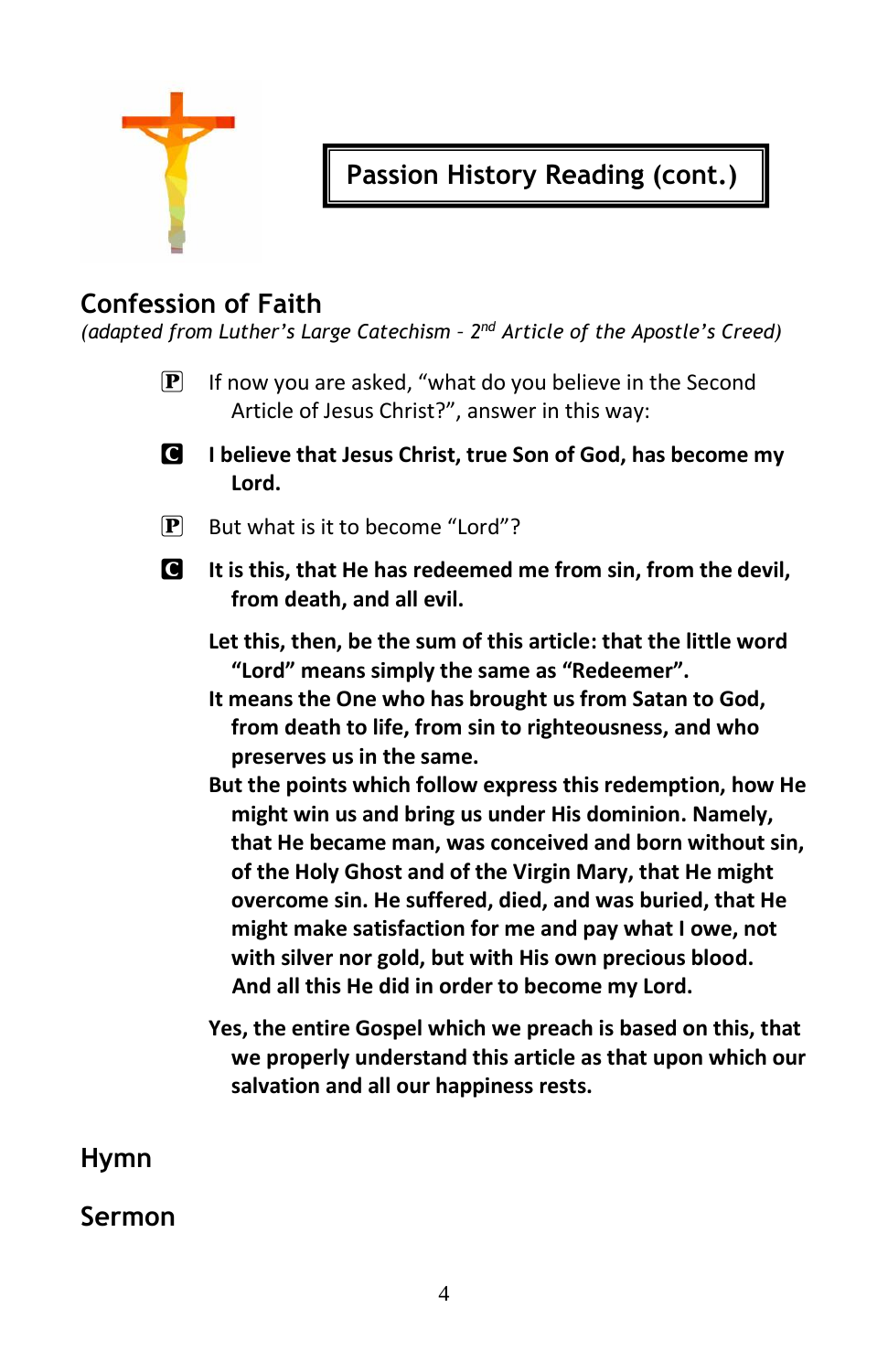$\mathbf{P}$  The peace of God, which passes all understanding, keep your hearts and minds in Christ Jesus. Amen.

**Offertory** *TLH 179 On my Heart Imprint Thine Image*

**On my heart imprint Thine image, Blessed Jesus, King of grace, That life's riches, cares, and pleasures Have no pow'r Thee to efface. This the superscription be: Jesus, crucified for me, Is my life, my hope's foundation, and my glory and salvation.**

**Lord's Supper (***only Ash Wednesday – March 2 nd)*

# **Offering**

**C** 

## **Prayer & the Lord's Prayer**

# **Benediction**



# **Closing Hymn**

## **Silent Prayer**

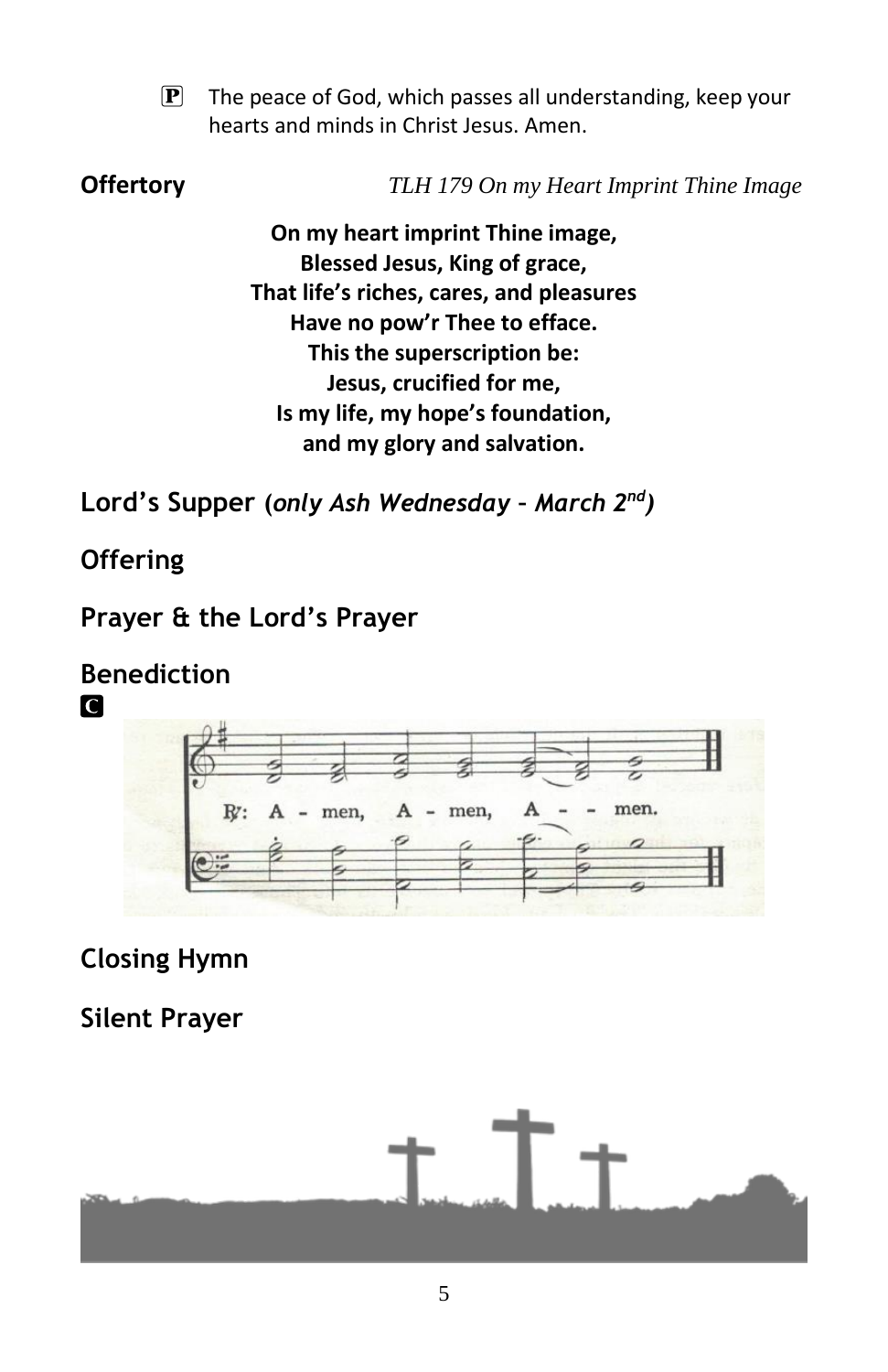# **Searching Questions of Our Savior's Passion**

## **3/2: "Will you lay down your life for My sake?"**

**Pre-service meditation**: Psalm 6 (TLH pg. 124)

**Hymns**: 140, 159, 409

**Text**: John 13:36-38

*Simon Peter said to Him, "Lord, where are You going?" Jesus answered him, "Where I am going you cannot follow Me now, but you shall follow Me afterward." 37 Peter said to Him, "Lord, why can I not follow You now? I will lay down my life for Your sake." 38 Jesus answered him, "Will you lay down your life for My sake? Most assuredly, I say to you, the rooster shall not crow till you have denied Me three times.*

#### **3/9: "Whom are you seeking?**

**Pre-service meditation**: Psalm 32 (TLH pg. 130)

**Hymns**: 145, 723, 724

**Text**: John 18:1-6

*When Jesus had spoken these words, He went out with His disciples over the Brook Kidron, where there was a garden, which He and His disciples entered. 2 And Judas, who betrayed Him, also knew the place; for Jesus often met there with His disciples. 3 Then Judas, having received a detachment of troops, and officers from the chief priests and Pharisees, came there with lanterns, torches, and weapons. 4 Jesus therefore, knowing all things that would come upon Him, went forward and said to them, "Whom are you seeking?" 5 They answered Him, "Jesus of Nazareth." Jesus said to them, "I am He." And Judas, who betrayed Him, also stood with them. 6 Now when He said to them, "I am He," they drew back and fell to the ground.* (**Preaching: Pastor Dave Naumann**)

#### **3/16: "Shall I not drink the cup My Father has given Me?"**

**Pre-service meditation**: Psalm 38 (TLH pg. 132) **Hymns**: 142 (vv. 1, 3, 4), 149, 552 (vv. 1, 4, 6-8)

**Text**: John 18:10-11

*Then Simon Peter, having a sword, drew it and struck the high priest's servant, and cut off his right ear. The servant's name was Malchus. 11 So Jesus said to Peter, "Put your sword into the sheath. Shall I not drink the cup which My Father has given Me?"*